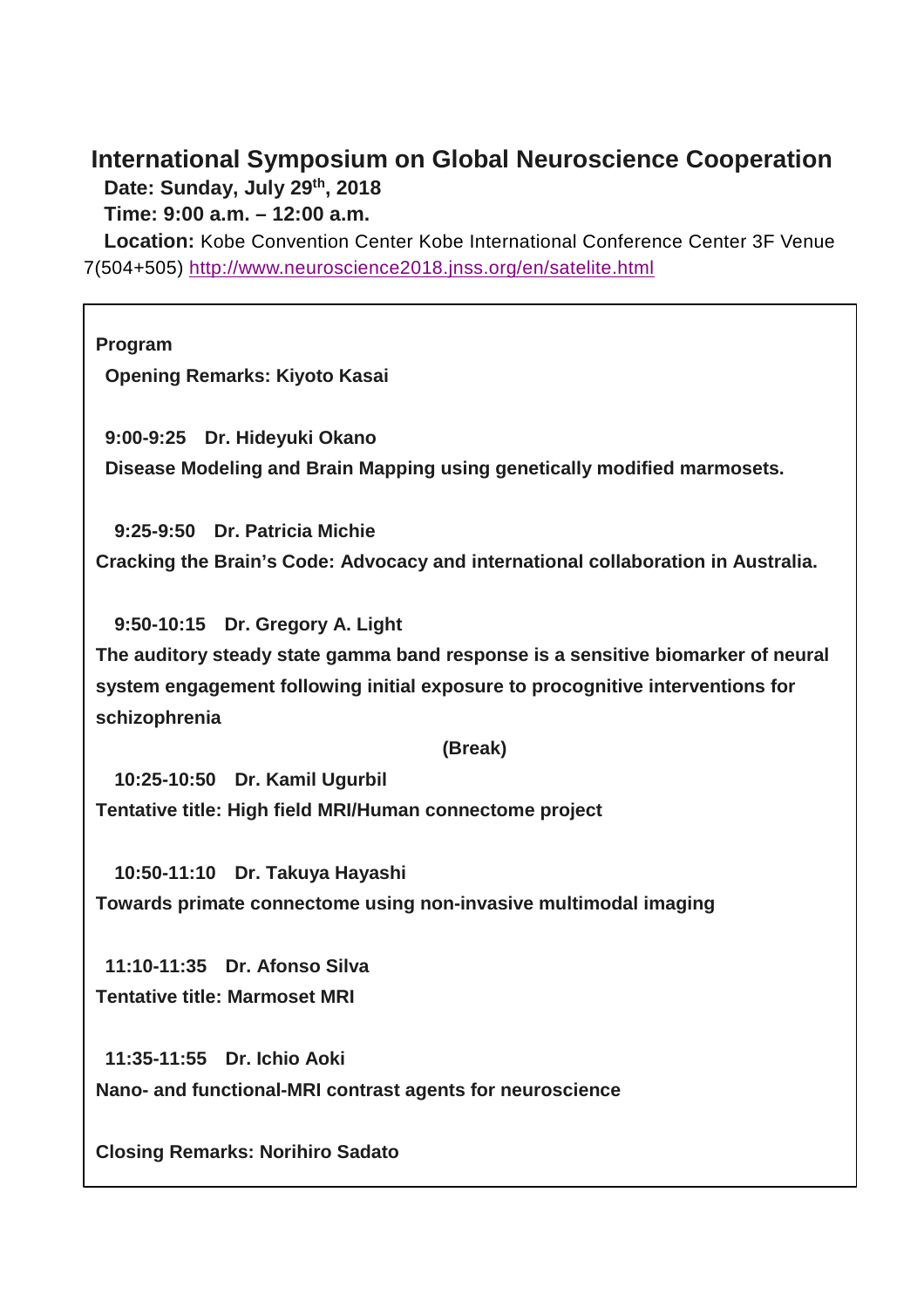#### **Disease Modeling and Brain Mapping using genetically modified marmosets**

Dr. Hideyuki Okano

Professor Department of Physiology Keio University School of Medicine



The common marmoset is a small New World primate that has been extensively used as biomedical research models. There is also an increasing interest in common marmoset in Brain Science based on the its characteristic social behavior, human like trait and as a model for exploration and discovery of knowledge-based strategies for the eradication of major human brain disorders due to the availability of genetic modification (GM) technology. We first developed GM technology of marmoset by lentiviral mediated transgenesis (Sasaki et al., Nature, 2009), followed by generation of knock-out marmoset using genome editing (Sato et al., Cell Stem Cell, 2016). We generated transgenic marmoset models of neurodegenerative diseases, including Parkinson disease (PD) which overexpressed the mutant form of  $\Box$ synuclein suing lentiviral vector. The PD model marmoset showed stage-dependent progression of the disease, such as sleeping disturbance followed by motor deficit. In addition, I will mention the Rett syndrome model marmoset obtained by genome editing. Using these methods, additional GM marmoset lines will be generated and characterized for modeling human neurological and psychiatric disorders. Abnormalities in brain structure and function in these marmoset models may accelerate discovery of disease biomarkers and mechanisms toward translation (Okano et al., Neuron, 2016).

### **Cracking the Brain's Code: Advocacy and international collaboration in Australia**

Dr. Patricia T. Michie

Professor School of Psychology University of Newcastle



The Australian Brain Alliance (ABA) is a consortium of universities, research institutes, professional societies and neuroscience businesses formed in 2016 by the Australian Academy of Science's National Committee for Brain and Mind to champion increased investment in Australian neuroscience, behavioral sciences and psychology. The ABA has a collective vision to transform the Australian brain research sector and is calling for significant investment in an Australian Brain Initiative to fund research to crack the brain's code.

The ABA also acts as a focal point for country-level engagement with global brain initiatives. With support of The Kavli Foundation the ABA hosted a workshop on global brain science collaboration in December 2017 that resulted in a Declaration from national brain programs and organisations from the US, EU, Korea and Japan to establish an International Brain Initiative (IBI). This Declaration has subsequently been endorsed by country programs in China, Canada, Israel, and by IBRO and INCF. The ABA is continuing to work closely with The Kavli Foundation to support the IBI, and is pursuing an innovative campaign strategy to secure support for a national brain program in Australia.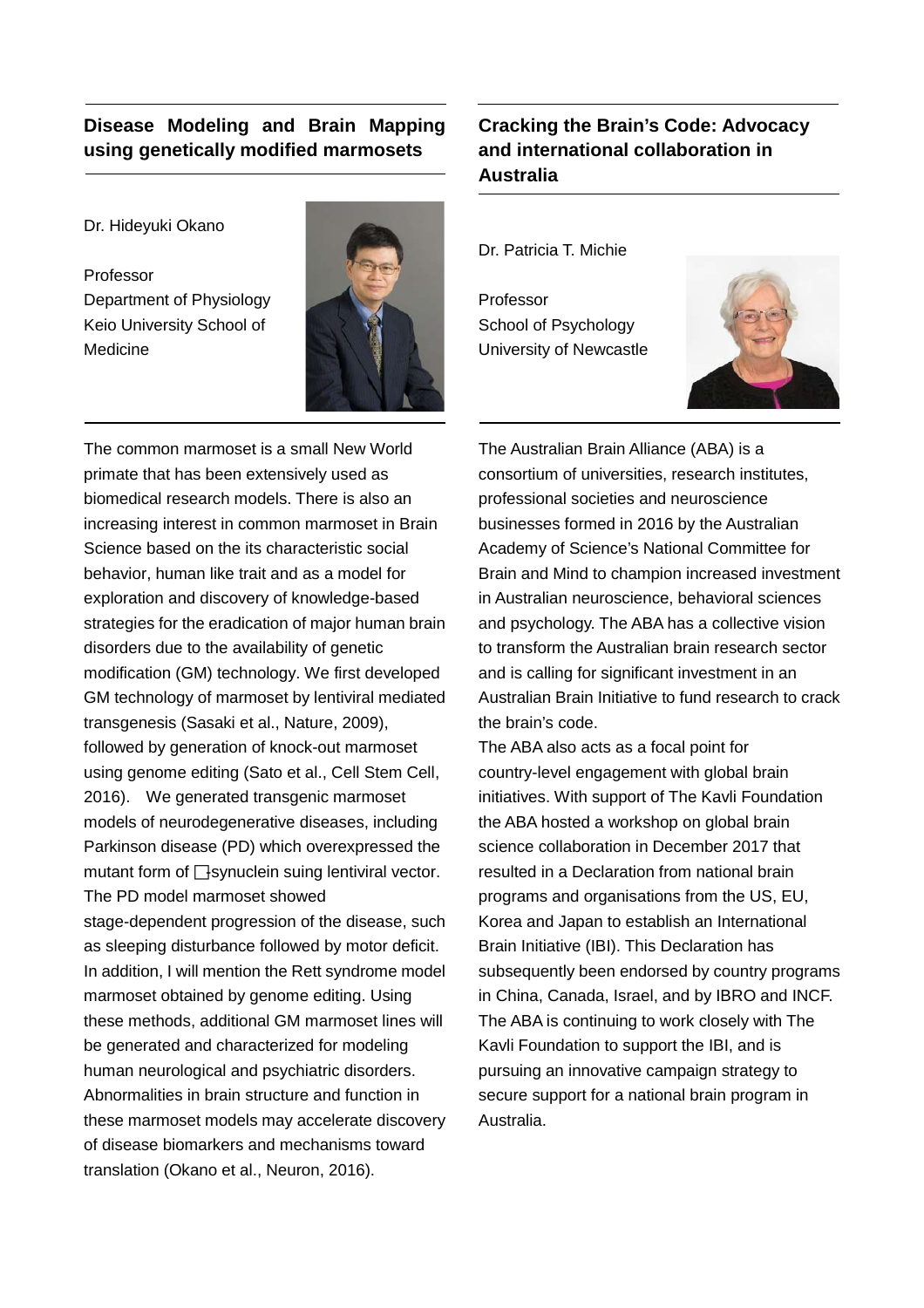**The Auditory Steady State Gamma Band Response is a Sensitive Biomarker of Neural System Engagement Following Initial Exposure to Procognitive Interventions for Schizophrenia**

Dr. Gregory A. Light

Professor Department of Psychiatry University of California, San Diego



While cognitive training and pharmacologic strategies have shown promise for remediating cognitive impairments in schizophrenia patients, therapeutic response varies considerably across individuals and is difficult to predict in the early stages of treatment. Moreover, the development of effective treatments for cognitive impairments has been hindered by a lack of direct measures of brain function that are sensitive to the neural systems engaged by procognitive interventions. The Auditory Steady State Response (ASSR) to gamma-frequency stimulation is increasingly used as a functional biomarker of central auditory system plasticity in translational neuroscience. This presentation will show that the gamma band auditory steady state response (ASSR) is sensitive to initial exposure to some pharmacologic (e.g., memantine) and computerized cognitive training interventions. This collection of findings supports the use of the ASSR as a translational endpoint in procognitive drug discovery and early phase clinical trial designs. ASSR and related measures of EAIP can contribute to future largescale biomarker guided treatment strategies that target the cognitive impairments associated with psychosis. 

#### **Towards primate connectome using non-invasive multimodal imaging**

Dr. Takuya Hayashi

Team Leader Brain Connectomics Imaging Laboratory RIKEN center for Biosystems Dynamics Research



The non-human primate (NHP) species is an important neuroscientific model for understanding neuroanatomy, function, connectivity of human brain. Although humans and NHPs are in the same taxonomic group, their evolution were diverged long time ago – it has been 35 million and 25 million years since humans were separated from marmosets and macaques respectively. There have been attempts using non-invasive imaging to address how human brain is different from NHPs. However, a full picture of cross-species homologies is yet to be established to understand the macro-scale cortical architecture and connectome. Recent advancement of MRI such as high gradient hardware, data acquisition and preprocessing opened the way to address parcellation and connectome in living human brain like done in human connectome project (HCP). We have been recently developing the MRI techniques for NHP connectome using a 3T MRI scanner. The RF coils provided high SNR whole-brain coverage and allowed parallel imaging with high speed acquisitions of functional and diffusion MRI. Combined with the NHPHCP preprocessing pipelines, multimodal properties of structure and function in the gray matter were robustly mapped onto cross-species standardized coordinates, 'grayordinates'. Applications of these techniques suggest potential of the NHP connectome project to find valid methods and models and to understand dynamics of primate connectome in evolution, sociality and plasticity.